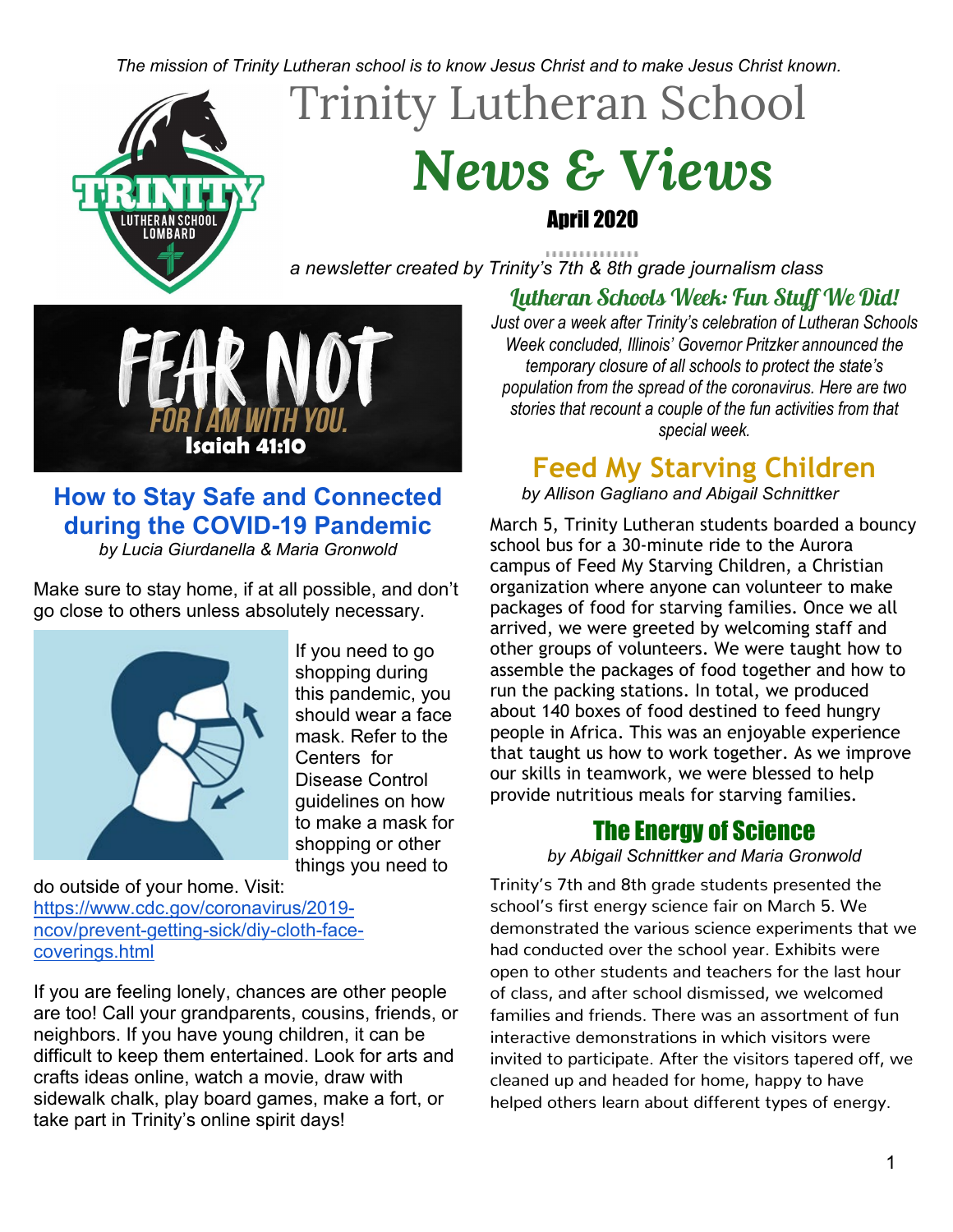23: The Most Expensive Everyday Objects

*by Julia Lesch and Carli Highberger*

While money can't buy everything, here are some of the extravagant things that it can...



First, we have a Concrete Aalto Doorstop. This doorstop is worth \$3,500. It is a concrete mold of a Alvar Aalto Savoy vase. When it was made, they had to break the pricey vase to get the mold out.

Next we have a Notion of Possibility Box Cutter. At \$95, this box cutter is more of a men's showy display item than a utility tool.





Consider Posh Instant Noodles. Priced at \$43 for each noodle, it comes in a hand-flocked gold leaf pot, along with a fork and table linen. The proceeds all go to charity.

How about Renova Colored Toilet

Paper? A three pack of this triple- layer colorfast bath tissue costs \$20. The company claims that it is softer than money.





For

number five, we have a Ball of Ice. Hand carved spheres of ice made from Canadian purified water cool your drink evenly.

Each ice ball is \$40.

How about a Golden Backpack for \$1,650? The diamond patterned sack is a bag for rich people to show off.





Next up is a Diamond Encrusted Bluetooth Headset. It is a \$50,000 earpiece. If you have expensive diamond earrings they might match.

For number eight, we have Golden Plated Staples. At \$175 apiece, they had better be securing some Very Important Papers.





This Golden Light Switch is wireless and cost \$250.



Next up...Luxury Frisbees. These discs fly far and cost \$305 each.



Item number 11 is the \$1,500 Tiffany Tennis Ball Can made of silver. It has rich guy country club vibes.

This Louis Vuttion skateboard comes in storage case with a handle for easy carrying. Cost? \$8,250.





The Nesmuk Diamond Studded Knife purports to be the world's sharpest knife. It comes with a

matching ring, has a carbon steel blade and a silver handle adorned with eight diamonds for only \$39,600.

*[23: The Most Expensive Everyday Objects continues on page 3]*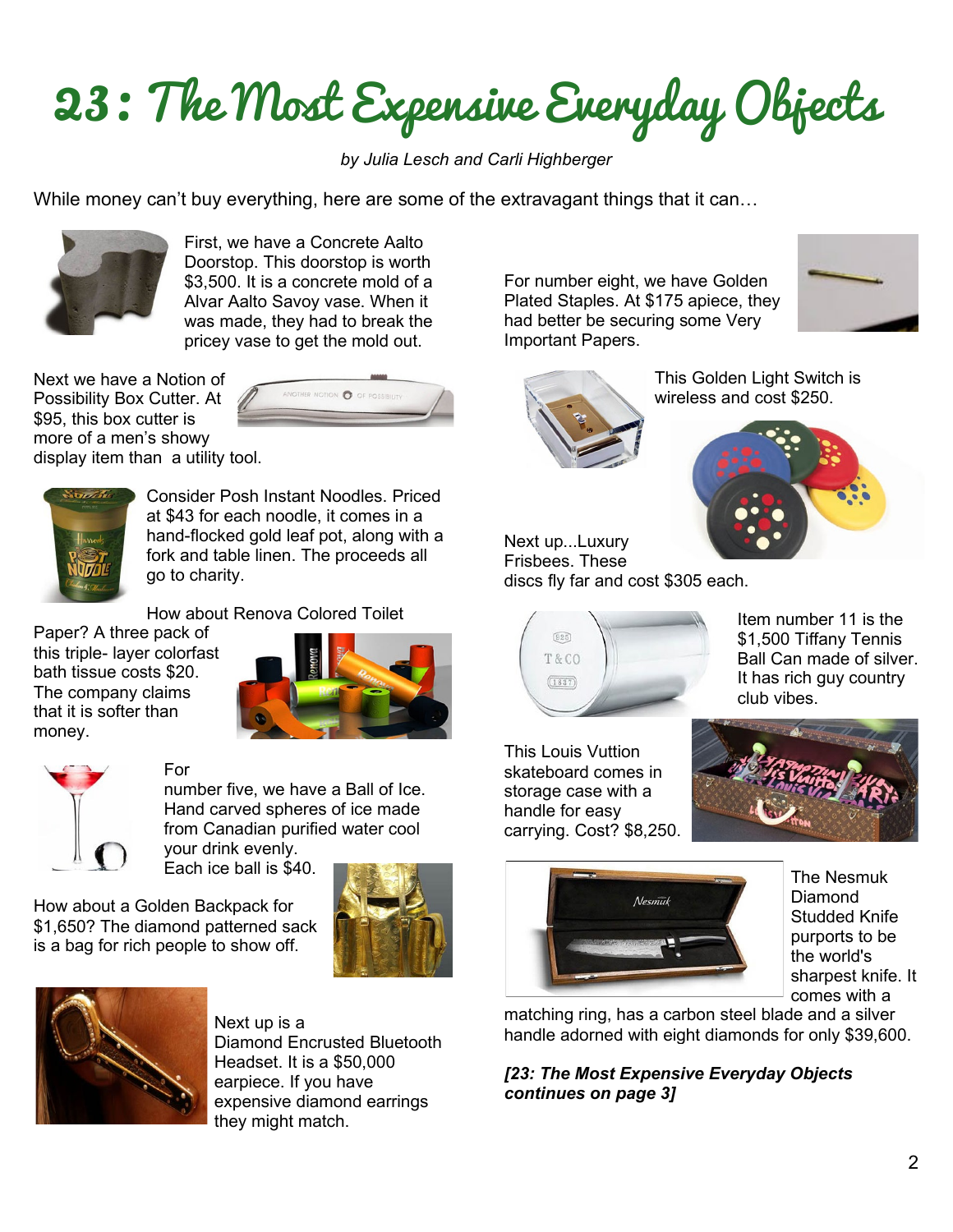## Crafts and Activities to Do While You're Inside *by Maria Gronwold and Lucia Giurdanella*

#### *HOMEMADE SIDEWALK PAINT: <https://happyhooligans.ca/sidewalk-paint/>*

#### *INGREDIENTS AND SUPPLIES:*

- *sectioned container*
- *cornstarch*
- *water*
- *food coloring*
- *small whisk*

#### *MIXING YOUR SIDEWALK PAINT:*

- *Add 1/4 cup plus 2 tbsp cornstarch to each section of the container.*
- *Add a little less than 1/4 cup of cold water to each section.*
- *Whisk until the cornstarch has completely dissolved.*
- *Add food coloring and stir well.*
- *Now you're ready to hit the sidewalk or driveway and make some art.*

#### *Try these other activities we found online:*

*-* **[How to Grow Seeds in an Egg Carton](https://dengarden.com/gardening/Growing-Seeds-in-an-Egg-Carton)** *<https://dengarden.com/gardening/Growing-Seeds-in-an-Egg-Carton> (you can also start seeds in eggshells or used coffee K-cups) -* **[Homemade Bubbles](https://www.homesciencetools.com/article/how-to-make-super-bubbles-science-project/)** *<https://www.homesciencetools.com/article/how-to-make-super-bubbles-science-project/>*

## 23: The Most Expensive Everyday Objects *[continued from page 4]*



Try a Carbon Fiber Toilet Seat. This seat looks cool and is long lasting. It beats 24 karat gold at \$249.

This Gold and Silver Monopoly Set has a base made of leather and silver game tokens for \$7,570. The prices of the homes are real.



The one of a kind Crystal Ergorapido Vacuum is decorated with 3,730 Swarovski crystals and costs \$18,993.

For our seventeenth pick, we have the manly, lavish Gokukawa Leather Keyboard for \$603.

Doesn't everyone need a Diamond Studded Hoodie with urban "look at me - I'm rich" vibes.? Adorned with skulls, horns, and a diamond zipper, this casual wear carries a \$10,000 price tag.

Quality 18 karat Gold and Diamond Earbuds cost comfortably more than a computer at \$5,175.



The price is unknown (but presumably extravagant) for this Ergo Swarovski Magnifying glass, covered in jewels and boasting 4x magnification.

> Radioactive Denim Metallic Jeans retail at \$600. They may look like any other flashy pair of pants but they make you feel like a futuristic rock star.

A Crocodile Skin Umbrella repels water nicely. It better for \$50,000!

Last but not least is the Million Dollar Fishing Lure,

encrusted in diamonds and rubies. A nice lure, it sinks in the fish fast making it harder for the fish to escape. So, you might catch a million dollar fish.